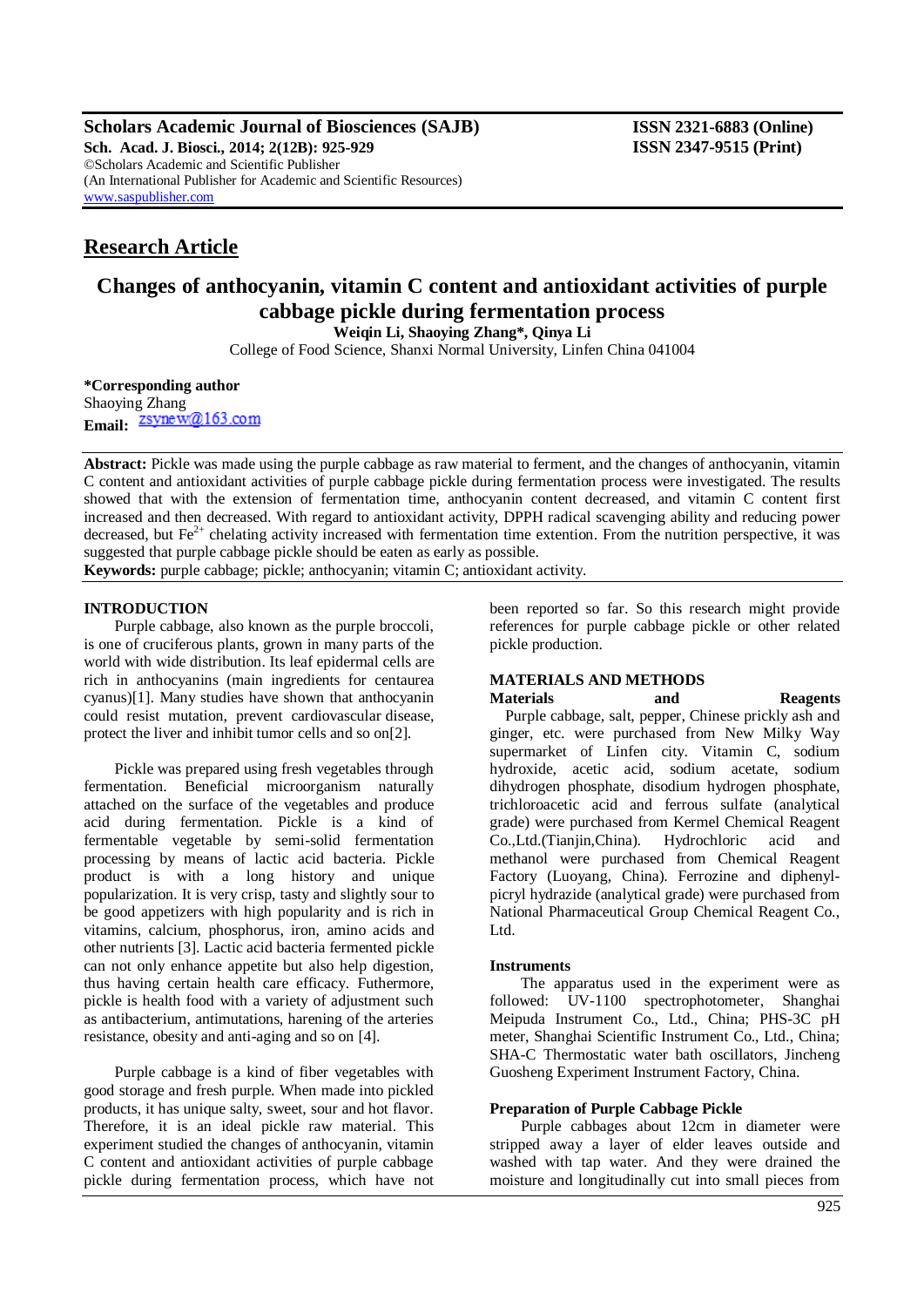the root by eighth-excision. 2 kg of purple cabbage was put into each jar. Water was added into the altar until it was 8cm away from top brim of jar. 4% salt and a little of pepper, Chinese prickly ash and ginger were added into the jar. The jar was gently shaken and sealed with water. Purple cabbage was fermented for 7 days at room temperature  $(25\pm1)$ °C under natural condition [5]. Sample was taken every day during fermentation process, refrigerated storage at -50˚C for analysis.

## **Determination of Nutrients**

#### Determination of anthocyanin

 Anthocyanin content was evaluated by pH differential method [6]. 1ml of appropriately diluted purple cabbage juice was respectively added into 10 ml of 0.25 M potassium chloride solution (pH 1.0) or 0.4 M sodium acetate buffer solution (pH 4.5), and their absorbance values were measured at 510 and 700nm after 15 min of incubation at 23˚C . 1% HCl-methanol solution served as the blank control, four values were A510 (pH1.0), A700 (pH1.0), A510 (pH4.5), A700 (pH4.5) respectively. The content of total anthocyanin was expressed as follows: Anthocyanin content(mg/L) =  $[(\Delta A \times Mw)/(\epsilon \times 1)] \times D_f \times 1000$ , where $\Delta A = (A510 -$ A700) pH1.0 $-$ (A510 -A700) pH 4.5, Mw is relative molecular mass of cornflower glucoside (484.82g/mol),εis the molar extinction coefficient of cornflower glucoside (24825 mol<sup>-1</sup>) and  $D_f$  is dilution factor (the total dilution multiple of sample).

Determination of ascorbic acid content

100 μg/ml ascorbic acid sample was prepared by mixing 10 mg of ascorbic acid, 2 ml of 10% hydrochloric acid and distilled water up to 100 ml, and the same method was used to prepare 2μg/ml, 4μg/ml, 6μg/ml, 8μg/ml, 10μg/ml ascorbic acid samples. The absorbance of ascorbic acid standard series solutions was determined at 243 nm with distilled water as blank sample. Standard curve was illustrated according to ascorbic acid concentration as the abscissa and corresponding absorbance as the ordinate [7]. By linear regression analysis, the regression equation of ascorbic acid concentration (x) and its absorbance value at 243 nm (y) is  $y = 0.0773$  x - 0.0015, the correlation coefficient  $R^2 = 0.9999$ .

10 g of purple cabbage pickle was chopped and put into the mortar in ice bath, 5 ml of 1% hydrochloric acid was added to grind homogenate, transfer the slurry to 50 ml of volumetric flask and dilute to the scale, then centrifuge for 10 minutes at 3000 r/min in the centrifugal tube. In the first group, 0.5 ml of the supernatant from different concentrations of ascorbic acid samples were extracted in turn, 1.5 ml of 10% hydrochloric acid was added each, then dilute with distilled water to 50 ml volumetric flask. For the second group, the differences from the former were that 10 ml of distilled water and 3.5ml of 1mol/L NaOH were

added to the each supernatant to react for 15 min, continue to add 3.5ml of 10% hydrochloric acid and blend. Distilled water was used as the blank control. The absorbance was measured at 243nm. The content of ascorbic acid in the samples was calculated from the absorbance difference between the test sample and that with alkali treatment. The ascorbic acid content  $=$  $M \times 100 \times 50/W_{total}$ , where M is the content of ascorbic acid from the standard curve  $(\mu g)$ , W<sub>total</sub> is the sample weight (g).

## **Determination of antioxidant activities**

Determination of DPPH free radical scavenging activity 1.0mL of appropriately diluted pickle juice was added to 4.0 mL of DPPH  $(120 \mu \text{mol} \cdot \text{L}^{-1})$  in methanol. Shake well and place for 75 min. Its absorbance value  $A_1$  at 517 nm was determined. In addition, the absorbance  $A_2$  of the pickle juice without DPPH and the value  $A_0$  of the mixture of 4.0 mL of DPPH in methanol with 1.0ml of distilled water at 517 nm were also measured [8]. The scavenging rate of DPPH radicals was calculated as scavenging rate  $(\% ) = [1-(A1-A<sub>2</sub>))$  $A_0$ ] ×100%.

#### Determination of reducing power

A 0.5 mL aliquot of appropriately diluted pickle juice was mixed with 2.5 mL of phosphate bufer (0.2) M, pH 6.6) and 2.5 mL of 1% potassium ferricyanide in 20 mL test tubes. The mixtures were incubated for 20 min in water bath of 50 ˚C . After cooling, 1 ml of 10% trichloroacetic acid was added to the mixtures, followed by centrifugation. The upper layer (2.5 mL) was mixed with 2.5 m L of distilled water and 1 mL of 0.1% ferricchloride. The reaction lasted for 10 min. Afterward, the absorbance was measured at 700nm [9]. 2.5.3. Determination of  $\text{Fe}^{2+}$  chelating activity

1.0 mL of pickle juice was mixed with 2.0 mL of 0.2% FeSO4. After 30 min of incubation at 37˚C , 0.5 ml of 0.3% ferrozine was added and reacted for 10 min at  $37^{\circ}$ C. The absorbance of the Fe<sup>2+</sup>-ferrozine complex was measured at 510 nm. The chelating activity of the pickle juice for  $\text{Fe}^{2+}$  was calculated as chelating rate  $(\%) = [1-(A_1 - A_2)/A_0] \times 100\%$ , where A<sub>0</sub> was the absorbance of the control (blank, without pickle juice), A<sup>1</sup> was the absorbance of pickle juice in the presence of ferrozine and  $A_2$  was the absorbance of pickle juice without ferrozine [10].

#### **Statistical Analysis**

The data were processed by analysis of variance using DPS7.05 statistical software (Refine Information Tech. Co., Ltd., Hangzhou, China).

#### **RESULTS AND ANALYSIS**

**Changes of vitamin C and anthocyanin content**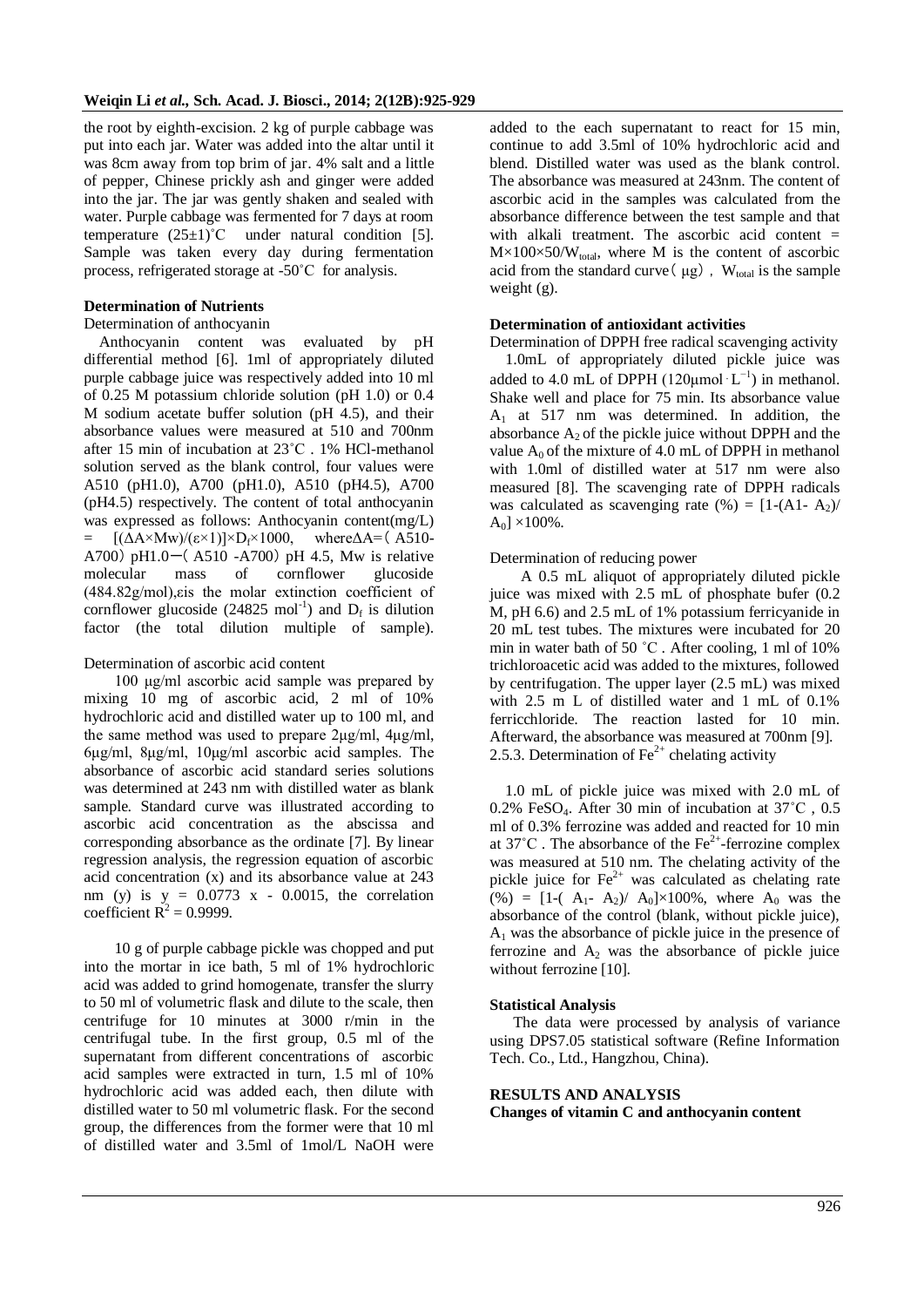

**Fig**-1: **The changes of vitamin C and anthocyanin content during fermentation process of purple cabbage pickle.**

As shown in Fig.1a, the anthocyanin content of purple cabbage pickle decreased with the extension of fermentation time. At 7 day, its anthocyanin content was 396.3 mg/kg, which was 25.2% lower than that of 0 day. Anthocyanin usually had higher stability under acidic condition, but physiological activity of lactic acid bacteria might result in the loss of the anthocyanins content during fermentation [11]. As described in Fig.1b, the vitamin C content of purple cabbage pickle

firstly increased and then decreased with fermentation time extension. From the beginning to the 4th day, vitamin C content always increased, the maximum 293.0 ηg/kg appeared at 4th day, which was about 2 times of the beginning. Subsequently, with further extension of fermentation time, vitamin C content decreased, and the value in 7th day was 41.4% lower than that of 4th day.



**Change of Antioxidant activities**

**Fig-2: Changes of DPPH free radical scavenging activity, reducing power and Fe2+ chelating activity during the fermentation process of purple cabbage pickle**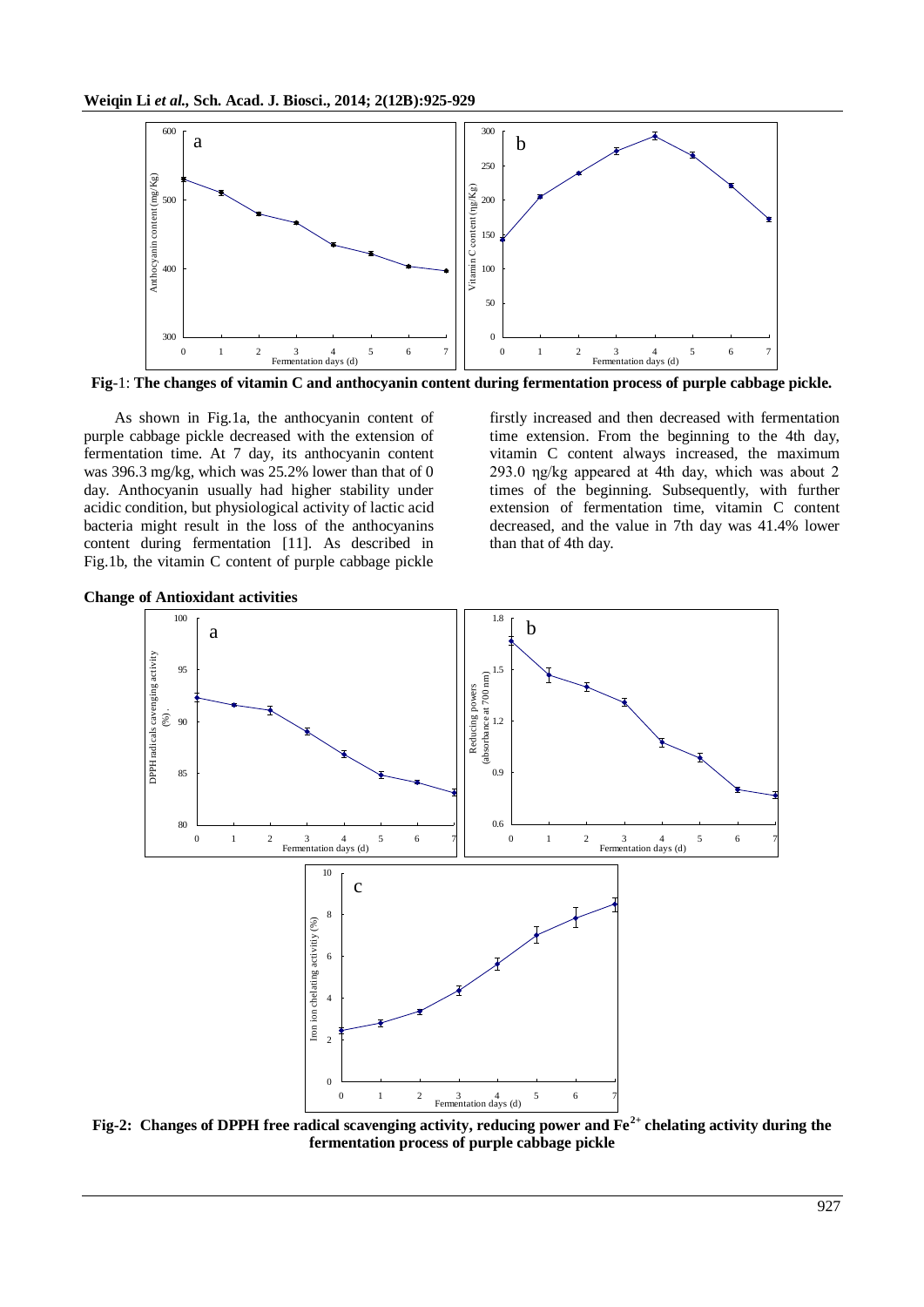## **Weiqin Li** *et al.,* **Sch. Acad. J. Biosci., 2014; 2(12B):925-929**

DPPH free radical scavenging activity could show the ability to provide hydrogen atoms. When purple cabbage was fermented by lactic acid bacteria, the ability to remove DPPH free radicals gradually decreased with time (Fig. 2a). At 7 day, the scavenging rate was 9.9% lower than that of 0 day. The reducing power characterized the ability to provide electron. As shown in fig. 2b, during fermentation, the reducing power of purple cabbage pickle gradually declined, which was similar to the change of DPPH free radical scavenging activity. Reducing power of 7th day was

53.9 lower than 0 day and the difference was significant (P<0.01). Contrary to the changes of DPPH free radical scavenging activity and reducing power,  $Fe<sup>2+</sup>$  chelating activity of purple cabbage pickle increased with the extension of fermentation time Fig 2c.  $Fe<sup>2+</sup>$  chelating activity of fresh purple cabbage had the minimum, but through fermentation of 7 days, the chelating rate was about 3.5 times of 0 day.

**Correlation analysis of nutrients and antioxidant activity**

| Correlation coefficient                | anthocyanin | vitamin C | DPPH scavenging<br>activity |
|----------------------------------------|-------------|-----------|-----------------------------|
| vitamin C                              | $-0.32$     |           |                             |
| DPPH scavenging activity               | $0.98**$    | $-0.21$   |                             |
| reducing power                         | $0.99**$    | $-0.24$   | $0.98**$                    |
| $\text{Fe}^{2+}$<br>chelating activity | $-0.98**$   | 0.15      | $-1.00**$                   |

**Table-1: Correlation coefficient of nutrients and antioxidant activity of purple cabbage pickle**

\* represents  $p<0.05$ , \*\* represents  $p<0.01$ 

As shown in table 1, DPPH radical scavenging activity and reducing power of purple cabbage pickle were highly positive correlated with the content of anthocyanins, but  $\text{Fe}^{2+}$  chelating activity had strong negative correlation with anthocyanin content  $(p<0.01)$ . DPPH radical scavenging activity, reducing power and  $Fe<sup>2+</sup>$  chelating ability had little to do with vitamin C content. The reason may be as followed. Anthocyanin, as an important antioxidant, involved DPPH radical scavenging and reducing process, namely provided hydrogen atoms or electrons. Chelating ability characterized substance to provide coordination electron pair. A large number of lactic acid was generated during fermentation process of purple cabbage pickle, participating in the coordination of  $Fe<sup>2+</sup>$ . Thus,  $Fe<sup>2+</sup>$  chelating ability increased [12].

# **CONCLUSION**

 After purple cabbage was fermented by lactic acid bacteria to form pickle, compared with fresh purple cabbage, anthocyanin content decreased, the vitamin C content showed a trend of rising firstly and then falling. In terms of DPPH radical scavenging ability and reducing power, antioxidant activities ability of purple cabbage also decreased after fermentation. Although after fermentation, flavor and taste of purple cabbage were improved, from nutrition point of view, we suggested fresh purple cabbage should be eaten. Besides, in order to make full use of its nutritional value, purple cabbage pickle also should be eaten as early as possible.

### **Acknowledgments**

This work was supported by Program for the Innovative Talents of Higher Learning Institutions of Shanxi (2012), by project of Natural Science Foundation of Shanxi under grant no. 2012021025-3,

and by project for the 131 Leading Talent of Higher Learning Institutions of Shanxi no. 447(2013).

#### **REFERENCES**

- 1. Wiczkowski W, Szawara-Nowak D, Topolska J; Changes in the content and composition of anthocyanins in red cabbage and its antioxidant capacity during fermentation, storage and stewing. Food Chemistry, 2015; 167(15): 115-123.
- 2. Dinkova R, Heffels P, Shikov V, Weber F, Schieber A, Mihalev K; Effect of enzyme-assisted extraction on the chilled storage stability of bilberry (Vaccinium myrtillus L.) anthocyanins in skin extracts and freshly pressed juices. Food Research International, 2014; 65:35-41.
- 3. Akbudak B, Ozer MH, Uylaser V, Karaman B; The effect of low oxygen and high carbon dioxide on storage and pickle production of pickling cucumbers cv. 'Octobus'. Journal of Food Engineering, 2007; 78(3): 1034-1046.
- 4. Diwan AP, Renfu L; Evaluation of internal defect and surface color of whole pickles using hyperspectral imaging. Journal of Food Engineering, 2010; 96(4): 583-590.
- 5. Zhang S; Effects of Different Treatment Methods on Nitrite Content in Pickle during Fermentation. Journal of Chinese Institute of Food Science and Technology, 2011; 11(1): 133-138 (In Chinese).
- 6. Giusti M, Wrolstad RE; Characterization and measurement of anthocyanins by UV–visible spectroscopy . Current Protocols in Food Analytical Chemistry, 2011; F1.2.1–F1.2.13.
- 7. Deqing Z, Yashan H; Study of Direct Ultraviolet Spectrophotometry on the Determination of Ascorbic Acid in Fruits, Fruit Juices and Soft Drinks. Journal of China Agricultural University, 1997; 2(5):7-13(In Chinese).
- 8. Yang ZF, Zheng YH, Cao SF; Effect of high